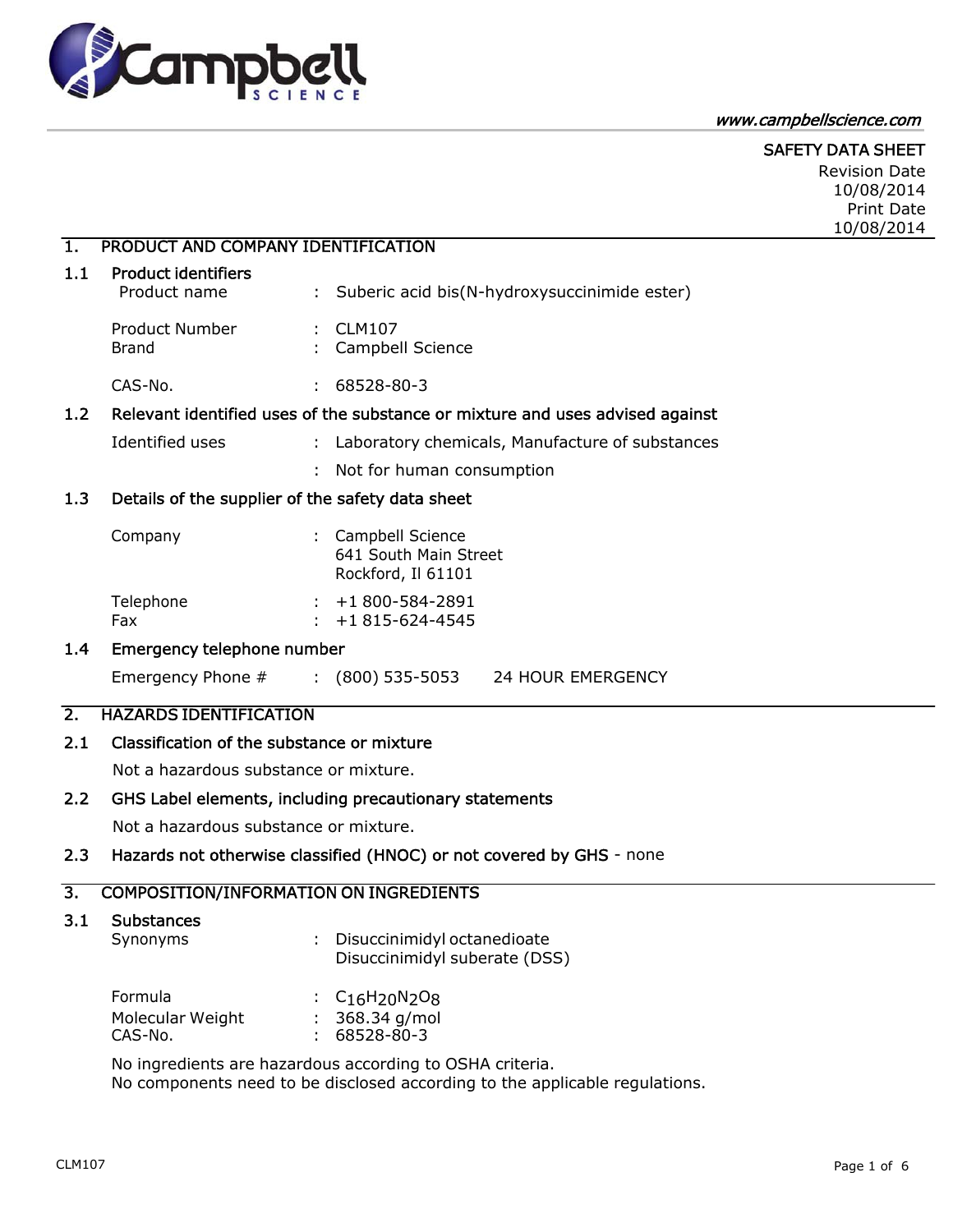## 4. FIRST AID MEASURES

#### 4.1 Description of first aid measures

#### If inhaled

If breathed in, move person into fresh air. If not breathing, give artificial respiration.

#### In case of skin contact

Wash off with soap and plenty of water.

## In case of eye contact

Flush eyes with water as a precaution.

#### If swallowed

Never give anything by mouth to an unconscious person. Rinse mouth with water.

## 4.2 Most important symptoms and effects, both acute and delayed The most important known symptoms and effects are described in the labeling (see section 2.2) and/or in section 11

4.3 Indication of any immediate medical attention and special treatment needed no data available

## 5. FIREFIGHTING MEASURES

#### 5.1 Extinguishing media

# Suitable extinguishing media Use water spray, alcohol-resistant foam, dry chemical or carbon dioxide.

- 5.2 Special hazards arising from the substance or mixture Carbon oxides, nitrogen oxides (NOx)
- 5.3 Advice for firefighters Wear self contained breathing apparatus for fire fighting if necessary.
- 5.4 Further information no data available

## 6. ACCIDENTAL RELEASE MEASURES

6.1 Personal precautions, protective equipment and emergency procedures Avoid dust formation. Avoid breathing vapors, mist or gas. For personal protection see section 8.

# 6.2 Environmental precautions

Do not let product enter drains.

6.3 Methods and materials for containment and cleaning up Sweep up and shovel. Keep in suitable, closed containers for disposal.

# 6.4 Reference to other sections

For disposal see section 13.

# 7. HANDLING AND STORAGE

# 7.1 Precautions for safe handling

Provide appropriate exhaust ventilation at places where dust is formed. For precautions see section 2.2.

## 7.2 Conditions for safe storage, including any incompatibilities Keep container tightly closed in a dry and well-ventilated place. Recommended storage temperature: 2 - 8 °C Keep in a dry place.

## 7.3 Specific end use(s)

Apart from the uses mentioned in section 1.2 no other specific uses are stipulated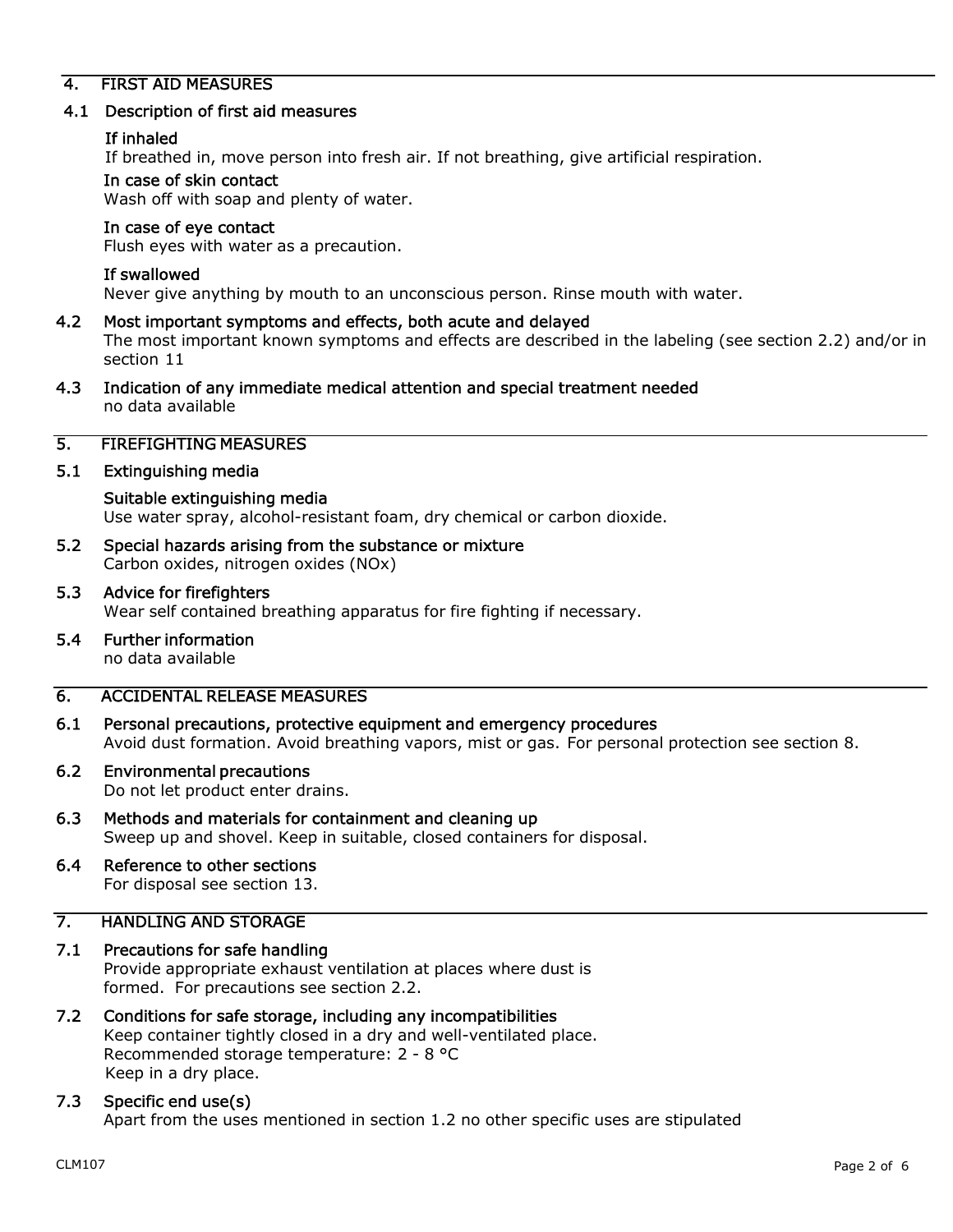## 8. EXPOSURE CONTROLS/PERSONAL PROTECTION

## 8.1 Control parameters

#### Components with workplace control parameters

Contains no substances with occupational exposure limit values.

## 8.2 Exposure controls

#### Appropriate engineering controls

General industrial hygiene practice.

#### Personal protective equipment

#### Eye/face protection

Use equipment for eye protection tested and approved under appropriate government standards such as NIOSH (US) or EN 166(EU).

#### Skin protection

Handle with gloves. Gloves must be inspected prior to use. Use proper glove removal technique (without touching glove's outer surface) to avoid skin contact with this product. Dispose of contaminated gloves after use in accordance with applicable laws and good laboratory practices. Wash and dry hands.

#### Body Protection

Choose body protection in relation to its type, to the concentration and amount of dangerous substances, and to the specific work-place., The type of protective equipment must be selected according to the concentration and amount of the dangerous substance at the specific workplace.

#### Respiratory protection

Respiratory protection is not required. Where protection from nuisance levels of dusts are desired, use type N95 (US) or type P1 (EN 143) dust masks. Use respirators and components tested and approved under appropriate government standards such as NIOSH (US) or CEN (EU).

## Control of environmental exposure

Do not let product enter drains.

9. PHYSICAL AND CHEMICAL PROPERTIES

## 9.1 Information on basic physical and chemical properties

| a)             | Appearance                              | Form: powder      |
|----------------|-----------------------------------------|-------------------|
| b)             | Odor                                    | no data available |
| $\mathsf{C}$ ) | Odor Threshold                          | no data available |
| d)             | pH                                      | no data available |
| e)             | Melting point/freezing point            | no data available |
| $f$ )          | Initial boiling point and boiling range | no data available |
| g)             | Flash point                             | no data available |
| h)             | Evaporation rate                        | no data available |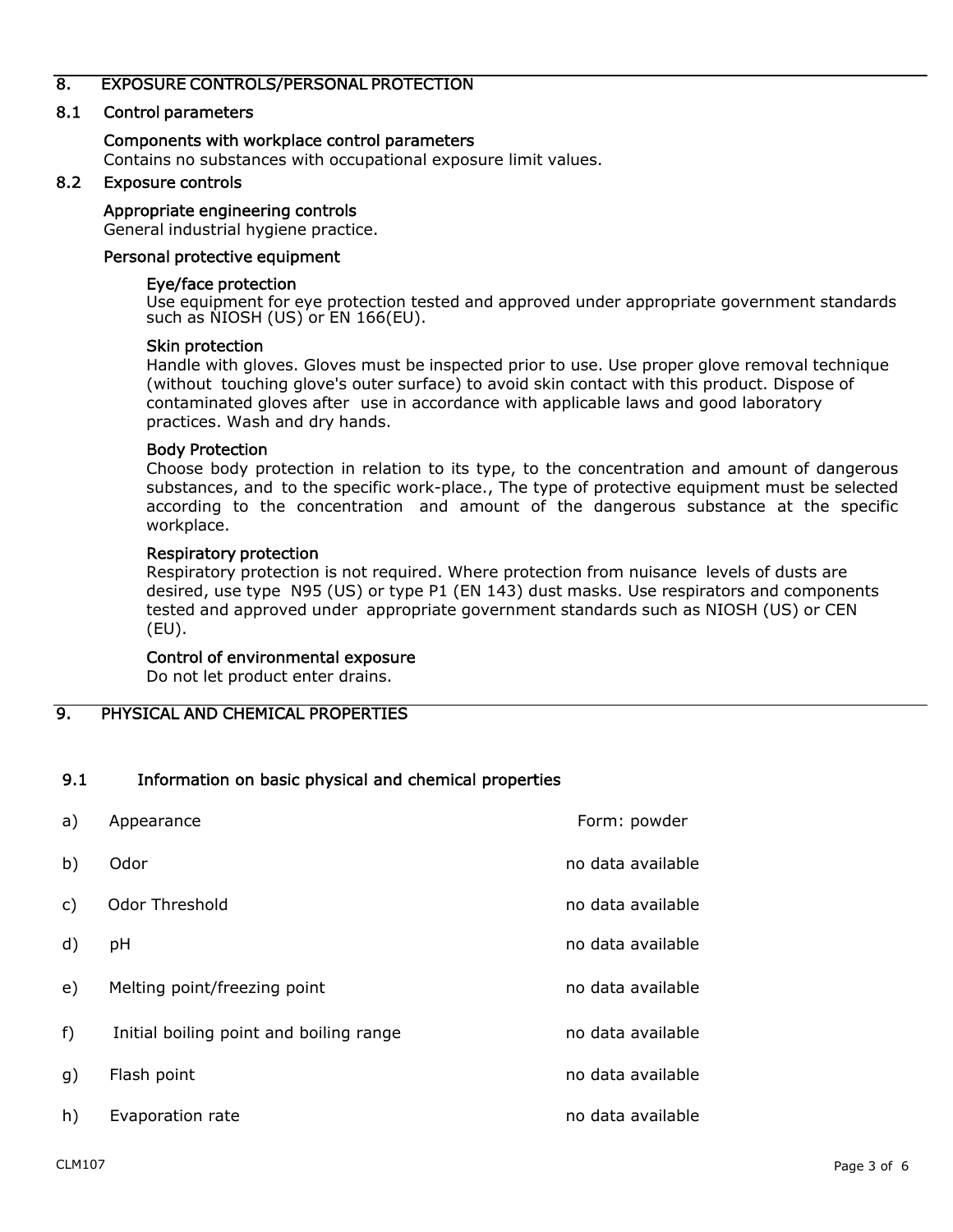| i)            | Flammability (solid, gas)                                               | no data available |
|---------------|-------------------------------------------------------------------------|-------------------|
| j)            | Upper/lower flammability or explosive<br>limits                         | no data available |
| k)            | Vapor pressure                                                          | no data available |
| I)            | Vapor density                                                           | no data available |
| m)            | Relative density                                                        | no data available |
| n)            | Water solubility                                                        | no data available |
| $\circ)$      | Partition coefficient: n- octanol/water                                 | no data available |
| p)            | Auto-ignition temperature                                               | no data available |
| q)            | Decomposition temperature                                               | no data available |
| r)            | Viscosity                                                               | no data available |
| s)            | Explosive properties                                                    | no data available |
| t)            | Oxidizing properties                                                    | no data available |
| $9.2^{\circ}$ | Other safety information<br>no data available                           |                   |
| 10.           | <b>STABILITY AND REACTIVITY</b>                                         |                   |
|               | 10.1 Reactivity<br>no data available                                    |                   |
|               | 10.2 Chemical stability<br>Stable under recommended storage conditions. |                   |
|               | 10.3 Possibility of hazardous reactions<br>no data available            |                   |

#### 10.4 Conditions to avoid no data available

10.5 Incompatible materials Strong oxidizing agents

#### 10.6 Hazardous decomposition products Other decomposition products - no data available In the event of fire: see section 5

# 11. TOXICOLOGICAL INFORMATION

## 11.1 Information on toxicological effects

Acute toxicity: no data available

Inhalation: no data available

Dermal: no data available

# Skin corrosion/irritation

no data available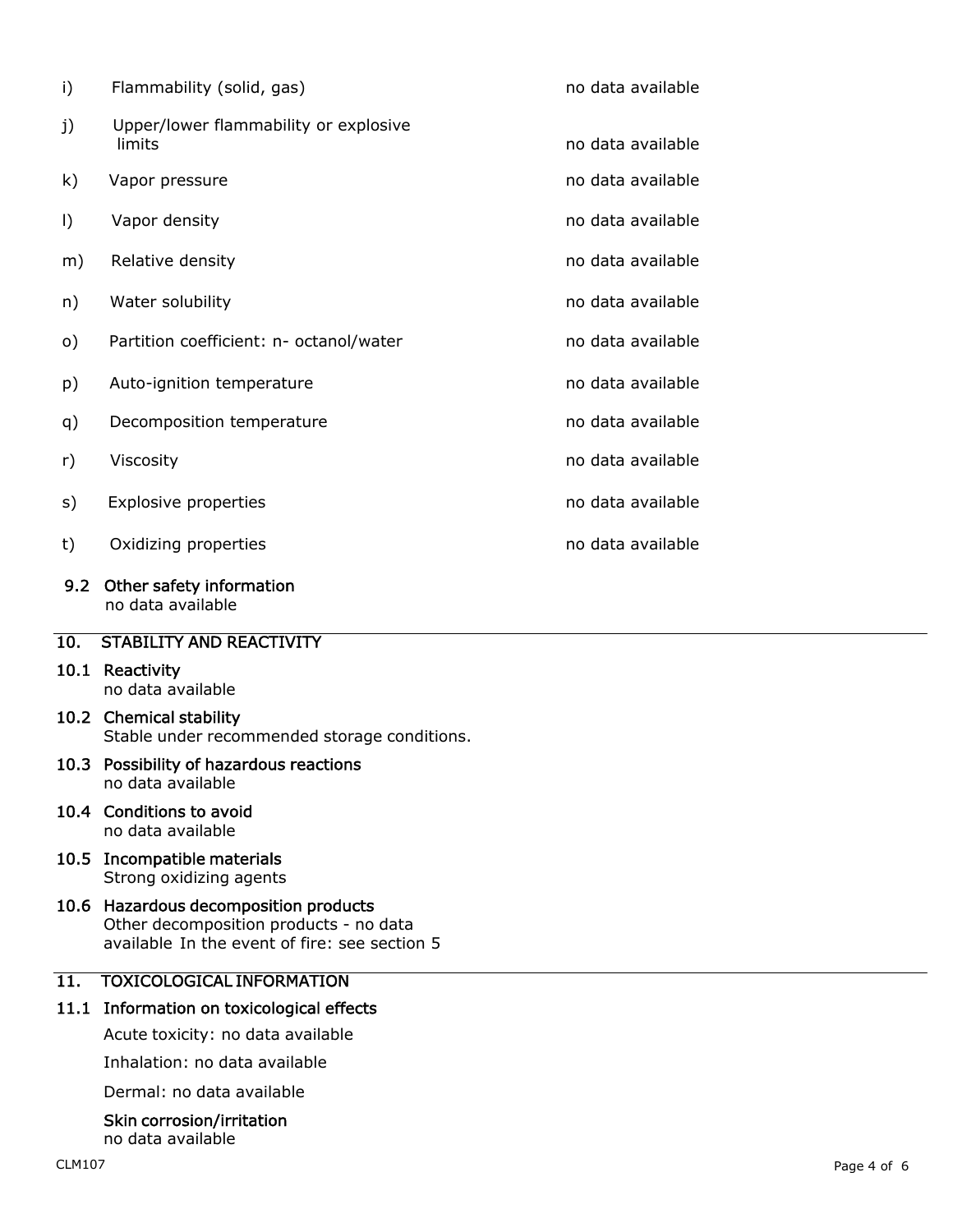## Serious eye damage/eye irritation

no data available

Respiratory or skin sensitization

no data available

#### Germ cell mutagenicity

no data available

#### **Carcinogenicity**

- IARC: No component of this product present at levels greater than or equal to 0.1% is identified as probable, possible or confirmed human carcinogen by IARC.
- ACGIH: No component of this product present at levels greater than or equal to 0.1% is identified as a carcinogen or potential carcinogen by ACGIH.
- NTP: No component of this product present at levels greater than or equal to 0.1% is identified as a known or anticipated carcinogen by NTP.
- OSHA: No component of this product present at levels greater than or equal to 0.1% is identified as a carcinogen or potential carcinogen by OSHA.

## Reproductive toxicity

no data available

Specific target organ toxicity - single exposure no data available

#### Specific target organ toxicity - repeated exposure no data available

# Aspiration hazard

no data available

## Additional Information

RTECS: Not available

## 12. ECOLOGICAL INFORMATION

#### 12.1 Toxicity

no data available

12.2 Persistence and degradability no data available

# 12.3 Bioaccumulative potential

no data available

## 12.4 Mobility in soil

no data available

# 12.5 Results of PBT and vPvB assessment

PBT/vPvB assessment not available as chemical safety assessment not required/not conducted

# 12.6 Other adverse effects

no data available

# 13. DISPOSAL CONSIDERATIONS

## 13.1 Waste treatment methods

## **Product**

Offer surplus and non-recyclable solutions to a licensed disposal company.

## Contaminated packaging

Dispose of as unused product.